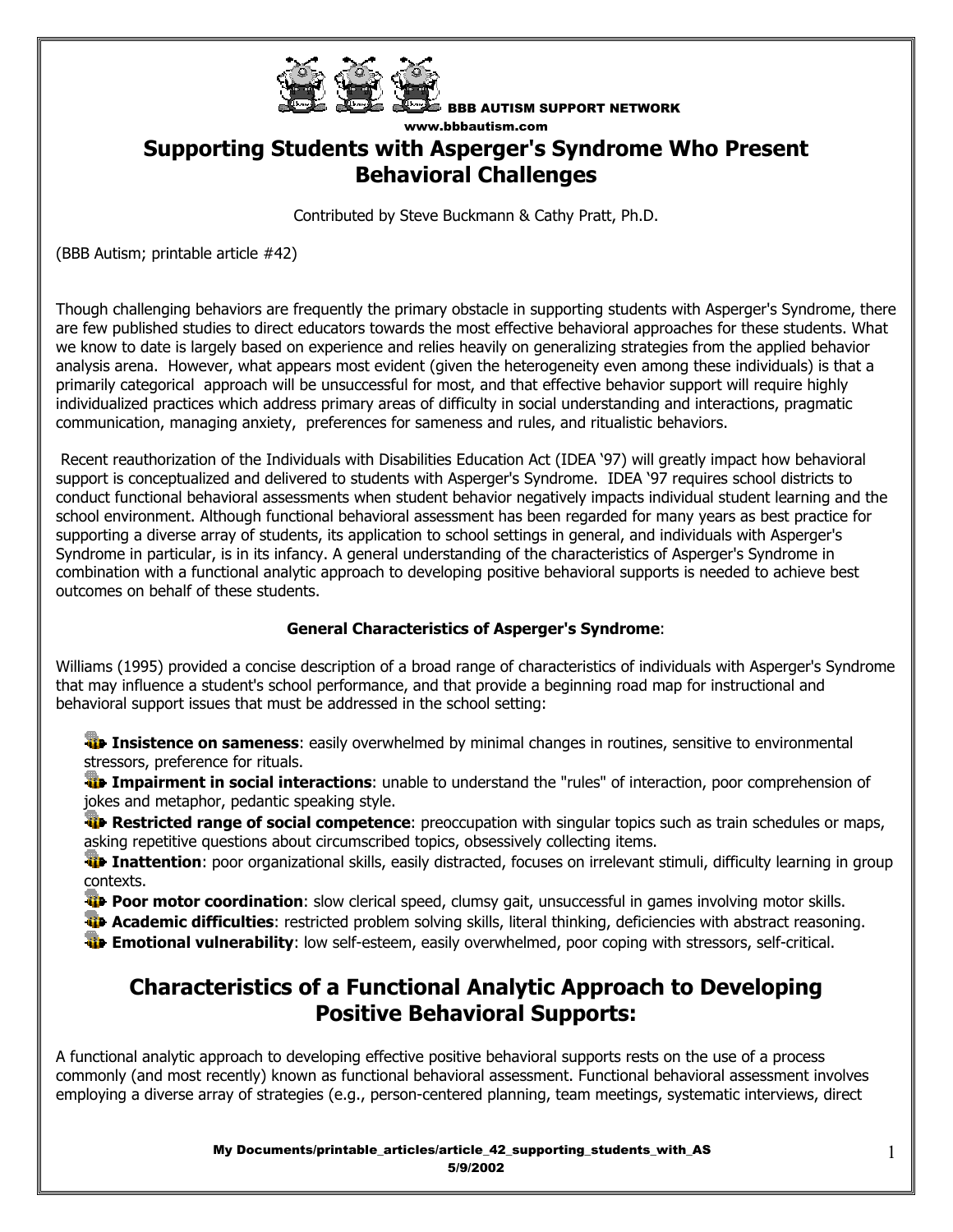

#### BBB AUTISM SUPPORT NETWORK www.bbbautism.com

observations) to formulate hypotheses about why an individual behaves as they do. In order to effectively adopt a functional behavioral assessment approach, several assumptions about behavior must be regarded as valid:

**Behavior is functional** - it serves a specific purpose(s). For individuals with Asperger's Syndrome, these functions may be expressed in highly idiosyncratic and often complex verbal ways.

**Behavior has communicative value** (if not specific intent). Though it is generally accepted that all behavior has communicative value, it is important to remember that individuals with Asperger's Syndrome generally do not have a behavioral intent to disrupt educational settings, but instead problematic behaviors may arise from other needs, for example, self-protection in stressful situations. Although students with Asperger's Syndrome typically have excellent language skills, their ability to use communication effectively in a social context may be extremely affected. Inappropriate behavior may be the only available communicative response to difficult situations until other options are systematically taught.

**Behavior is context related**. All individuals demonstrate some level of variability in behavior across different settings. This is just as true for individuals with Asperger's Syndrome. In fact, understanding how setting specific features impact an individual (either positively or negatively) is one of the chief outcomes of a functional behavioral assessment. This information has particular value for adopting preventive efforts or to set the stage for teaching alternative skills. Effective behavioral support is contingent on understanding the student, the context in which he operates, and the reason(s) for behavior.

Though there is often disagreement about the best means to conduct a comprehensive functional behavioral assessment, most researchers and clinicians are in agreement about the key outcomes of such an assessment. They are:

 $\ddot{a}$  A clear and unambiguous description of the problematic behavior(s);

A description of situations most commonly, and least commonly associated with the occurrence of problematic behavior; and

**IDED** Identification of the consequences that maintain behavior. In other words, once a behavior starts, what keeps it going over time? What is reinforcing the behavior so that it continues?

Conducting a functional behavioral assessment is a hollow exercise unless it provides information that: increases understanding of the individual, the problem behavior itself, and the physical and social setting(s) in which the behavior occurs; and can be used to guide the development of supports that are logically connected to this information. Once general understanding of problem behaviors is achieved, it is useful to adopt a positive behavioral support framework to systematically delineate interventions.

Positive behavioral supports are often difficult to define given the diversity of strategies and supports that encompass this term. However, it is important to remember a few hallmarks of positive behavioral supports, including: a focus on preventing the occurrence of problem behavior; a focus on teaching socially acceptable alternatives to problem behavior, especially alternatives that serve the same purpose as the problem behavior, and therefore are more likely to be adopted by the individual; and a focus on expanding beyond consequence strategies, and in particular those generally used as programs (e.g., time out, response costs) across a student's entire school day without regard for how they might match or mismatch with behavioral functions or individual student need.

Bambara and Knoster (1995) proposed a comprehensive format for outlining "multi-component" supports which addresses the following issues: antecedent/setting event strategies; alternative skills training; consequence strategies; and long term prevention. Each of these areas will be addressed in turn:

**Antecedent/setting event strategies**: The primary goals of this type of strategy are to prevent or reduce the likelihood of problem behavior and to set the stage for learning more adaptive skills over time. For example, many students with Asperger's Syndrome have difficulty with noisy, crowded environments. Therefore, the newly arrived high school freshman who becomes physically aggressive in the hallway during passing periods may need an accommodation of leaving class a minute or two early to avoid the congestion which provokes this behavior. Over time, the student may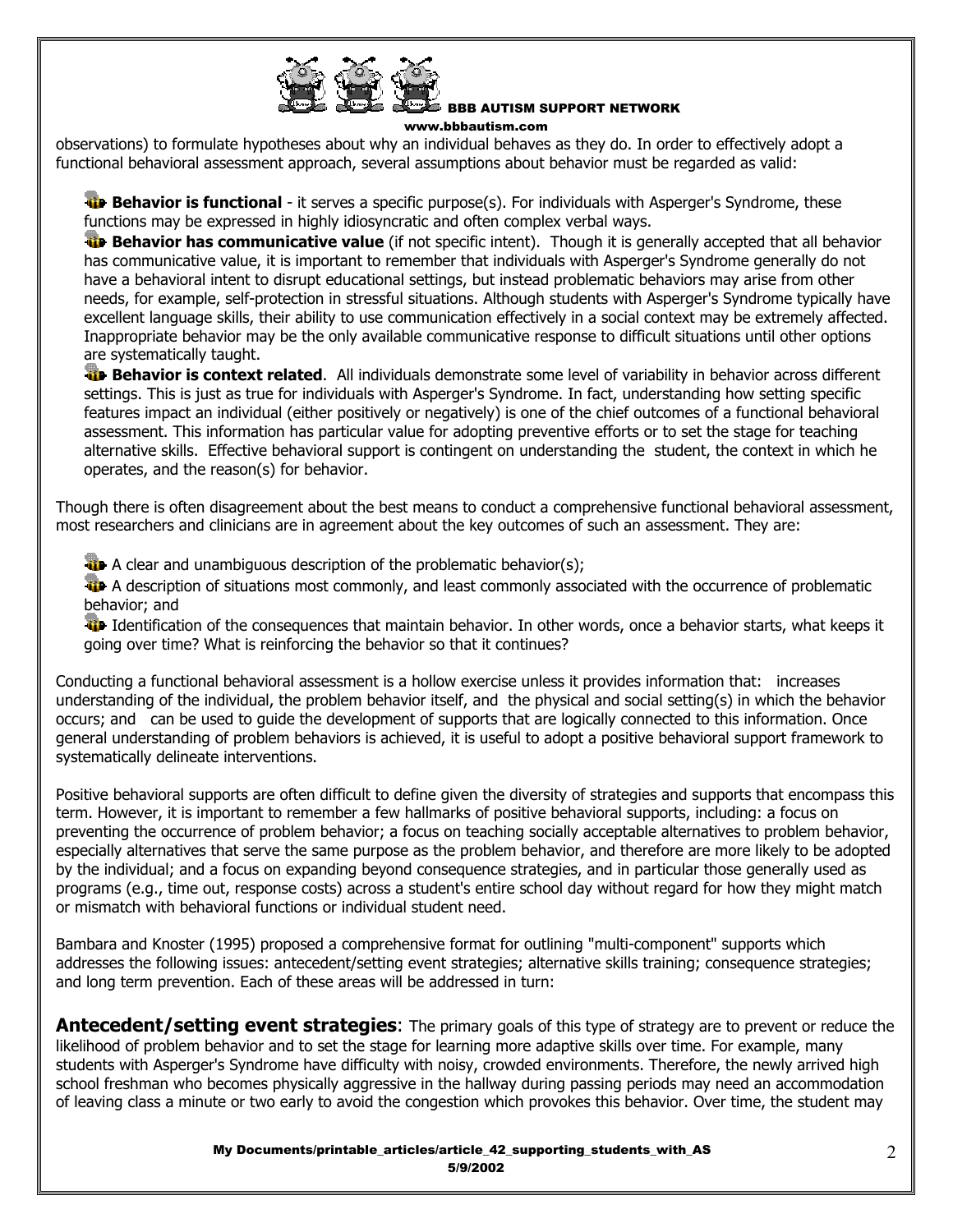

BBB AUTISM SUPPORT NETWORK

w.bbbautism.com

learn to negotiate the hallways simply by being more accustomed to the situation, or by being given specific instruction or support.

## **Key issues to address when discussing this type of strategy are:**

- What can be done to eliminate the problem (i.e., the antecedent condition)?
- What can be done to modify the situation if it cannot be eliminated entirely?

Will the antecedent strategy need to be permanent, or is it a temporary "fix" which allows the student (with support) to increase skills needed to manage the situation in the future?

The importance of using antecedent strategies should not be underestimated among the constellation of support strategies. Student's with Asperger's Syndrome often have to manage a great amount of personal stress. Striking a balance of short and long term accommodations through manipulating antecedents to problem behavior is often critical in setting the stage for later skill development.

**Alternative Skills Training**: The primary purpose of this type of strategy is to teach skills that replace problem behavior by serving the same purpose as the challenging behavior. For example, a young child with Asperger's Syndrome may have trouble "entering" into a kickball game by asking to play and instead simply inserts himself into the game, thereby offending the other players and risking exclusion. Instead, the child can be coached on how and when to ask to enter into the game.

Again, Knoster and Bambara (1995) provide a particularly useful framework for guiding efforts towards teaching alternative skills by examining the following three categories: equivalence training, general skills training, and selfregulation training.

## **Equivalence training requires support persons to ask the following sequential questions**:

- What is the function of the problem behavior?
- What alternative skill(s) will be taught which serves the same function as the problem behavior?
- **How will the alternative skills be taught?**

## **General skills training requires asking the following sequential questions:**

What skill deficits are contributing to the problem behavior?

What other academic, social, or communication skills will be taught that will prevent the problem behavior from occurring?

**How will these alternative skills be taught?** 

## **Self-regulation training requires asking the following sequential questions**:

What event's appear to be contributing to the student's anger or frustration in reference to the problem behavior? What self-control skills will be taught to help the student deal with difficult/frustrating situations?

**How will these skills be taught?** 

One particularly relevant means to teach alternative skills is through the use of self-management strategies. Selfmanagement is a procedure in which people are taught to discriminate their own target behavior and record the occurrence or absence of that target behavior (Koegel, Koegel & Parks, 1995). Self-management is a particularly useful technique to assist individuals to achieve greater levels of independent or even inter-dependent functioning across many

> My Documents/printable\_articles/article\_42\_supporting\_students\_with\_AS 5/9/2002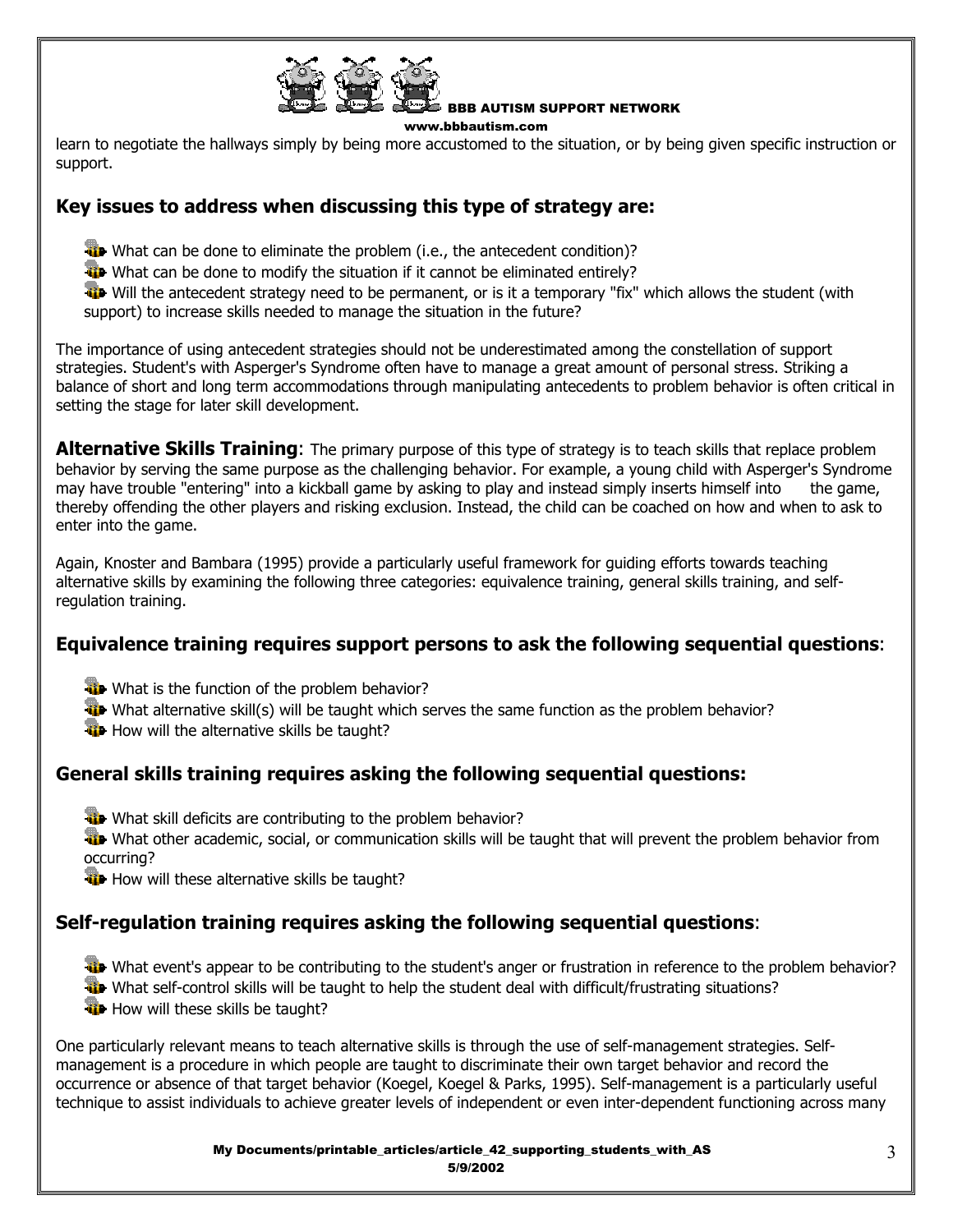

#### BBB AUTISM SUPPORT NETWORK

www.bbbautism.com

settings and situations. By learning self-management techniques, individuals can become more self-directed and less dependent on continuous supervision and control. Instead of teaching situation specific behaviors, self-management teaches a more general skill that can be applied in an unlimited number of settings. The procedure has particular relevance and immediate utility for students with Asperger's Syndrome.

The basic steps for teaching self-management, as outlined by Koegel, Koegel and Parks (1995) are: clearly define the target behavior; identify student reinforcers; design or choose a self-management method or recording device; teach the individual to use the self-management device; and teach self-management independence. Readers are encourage to access this article for further instructions in this process.

It is also important for teachers to monitor their own behavior vigilantly when working with student's with Asperger's Syndrome. Each time a teacher reprimands a student for mis-behavior, an opportunity to reframe the moment in terms of the student's need to develop alternative skills through a means such as self-management training may be lost.

**Consequence strategies:** Though consequences have traditionally been framed in terms of how they reduce problem behavior as punishment for behavior, reframing consequences in terms of reinforcement for achieving alternative behaviors should be the focus for student's with Asperger's Syndrome. One way to reframe the use of consequences is to develop them as planned responses to instructional situations. This shifting of the type and use of consequences does not mean that negative consequences can or should be eliminated, especially in moments of crisis, but that a predominance of negative consequences is likely to heighten anxiety levels for the student and compete with teaching alternative skills.

Long term prevention: In the presence of immediate behavioral concerns, it may be difficult to adopt a long term approach to a student's educational program. However, it is imperative that plans for supporting a student over the long term be outlined right from the start. Many procedures and supports with the most relevance and utility for students with Asperger's Syndrome (specific accommodations, peer supports, social skills, and self-management strategies) must be viewed as procedures that are developed progressively as the child moves through school. These are not crisis management strategies but the very things that can decrease crisis situations from arising.

Once these questions are addressed, behavior support plans can be established. At the heart of these behavior support plans should be a discussion about how students with Asperger's fit into typical classroom management practices and school-wide discipline procedures. One issue to consider is how a student responds to practices such as response costs, penalties, or fines which are often built into such frameworks. Many students with Asperger's Syndrome become highly anxious in the presence of such penalties, and often cannot regroup following their application. This is especially true if threats over losing highly preferred items or activities are used. Another issue relates to school-wide discipline procedures. Schools which focus on suspension and expulsion as the primary approach rather than on teaching social skills, conflict resolution and negotiation, and on building community learning will typically be less effective with all students, including those with Asperger's. When school-wide discipline procedures and classroom management practices are adopted which are ineffective with the broader school population, students with Asperger's will use their behavior to highlight the weaknesses in these systems. As a result, school staff are forced to adopt intrusive practices which would be unnecessary in more effective systems. Once broader systems are addressed, family members and professionals will often need training about principles of behavior support, and about the characteristics of individuals with Asperger's Syndrome. There are many false assumptions about this population. For example, assumptions about what an individual with Asperger's Syndrome understands, especially related to social conventions, often sparks confrontation with the student but also among staff when discussing appropriate interventions.

Finally, those involved with the student will need to collaborate on a behavior support plan which is clear and easily implemented. Once developed, the plan will need to be monitored across settings. Inconsistencies in our expectations and behaviors, will only serve to heighten the challenges demonstrated by an individual with Asperger's.

Contributors: Cathy Pratt, Ph.D. and Steve Buckmann